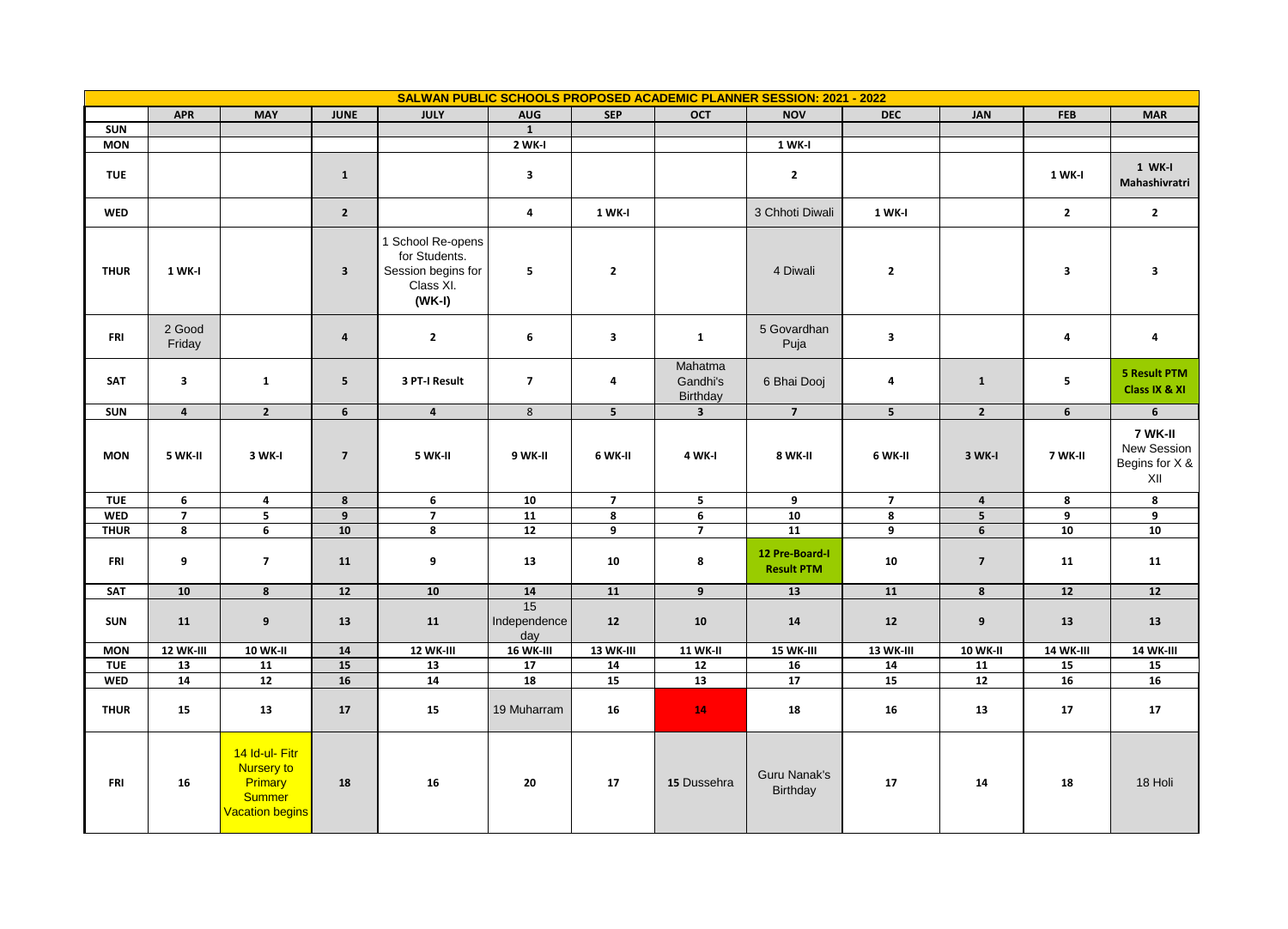| SAT         | 17                    | 15                                                                         | 19                                       | 17                        | $\overline{21}$             | 18              | 16                                                                          | 20              | 18                                   | 15                 | 19              | 19                                                  |
|-------------|-----------------------|----------------------------------------------------------------------------|------------------------------------------|---------------------------|-----------------------------|-----------------|-----------------------------------------------------------------------------|-----------------|--------------------------------------|--------------------|-----------------|-----------------------------------------------------|
| <b>SUN</b>  | 18                    | 16                                                                         | 20                                       | 18                        | 22 Raksha<br><b>Bandhan</b> | 19              | $17$                                                                        | 21              | 19                                   | 16                 | 20              | 20                                                  |
| <b>MON</b>  | <b>19 WK-IV</b>       | 17 WK-III                                                                  | 21                                       | <b>19 WK-IV</b>           | 23 WK-IV                    | <b>20 WK-IV</b> | <b>18 WK-III</b>                                                            | <b>22 WK-IV</b> | <b>20 WK-IV</b>                      | 17 WK-III          | <b>21 WK-IV</b> | <b>21 WK-IV</b>                                     |
| <b>TUE</b>  | 20                    | 18                                                                         | 22                                       | 20                        | 24                          | 21              | 19 Milad-un-<br>Nabi or Id-e-<br>Milad (Birthday<br>of Prophet<br>Mohammad) | 23              | 21                                   | 18                 | 22              | 22                                                  |
| <b>WED</b>  | 21 Ram<br>Navami      | 19                                                                         | 23                                       | 21 Id-ul-Zuha<br>(Bakrid) | 25                          | 22              | 20                                                                          | 24              | 22                                   | 19                 | 23              | 23                                                  |
| <b>THUR</b> | $\bf 22$              | 20                                                                         | ${\bf 24}$                               | 22                        | 26                          | 23              | ${\bf 21}$                                                                  | 25              | 23                                   | 20                 | ${\bf 24}$      | $\overline{24}$                                     |
| <b>FRI</b>  | 23                    | 21                                                                         | $\overline{25}$                          | $\overline{23}$           | 27                          | 24              | 22                                                                          | $\overline{26}$ | 24                                   | 21                 | 25              | $\overline{25}$                                     |
| SAT         | 24                    | 22 Class VI-VIII<br><b>Summer</b><br><b>Vacation begins</b>                | 26                                       | 24                        | 28                          | 25              | 23 Result PTM                                                               | 27              | 25 Christmas<br>Day                  | 22                 | 26              | 26 Result PTM<br>Nur. to VIII                       |
| <b>SUN</b>  | 25 Mahavir<br>Jayanti | 23                                                                         | 27                                       | 25                        | 29                          | 26              | 24 Karaka<br>Chaturthi                                                      | 28              | 26                                   | 23                 | 27              | 27                                                  |
| <b>MON</b>  | <b>26 WK-V</b>        | <b>24 WK-IV</b>                                                            | 28                                       | <b>26 WK-V</b>            | 30<br>Janmashtami           | <b>27 WK-V</b>  | <b>25 WK-IV</b>                                                             | <b>29 WK-V</b>  | <b>27 WK-V</b>                       | <b>24 WK-IV</b>    | 28              | <b>28 WK-V</b><br><b>Result PTM Nur.</b><br>to VIII |
| <b>TUE</b>  | 27                    | 25                                                                         | 29 School<br>Re-opens<br>for<br>Teachers | 27                        | 31                          | 28              | 26                                                                          | 30              | 28                                   | 25                 |                 | 29 Result PTM<br>Nur. to VIII                       |
| <b>WED</b>  | 28                    | 26 Buddha<br>Purnima                                                       | 30                                       | 28                        |                             | 29              | 27                                                                          |                 | 29                                   | 26 Republic<br>day |                 | <b>30 Session Break</b>                             |
| <b>THUR</b> | 29                    | 27                                                                         |                                          | 29                        |                             | 30              | 28                                                                          |                 | 30                                   | 27                 |                 | <b>31 Session Break</b>                             |
| <b>FRI</b>  | 30                    | 28                                                                         |                                          | 30                        |                             |                 | 29                                                                          |                 | 31 Winter<br><b>Vacations Begins</b> | 28                 |                 |                                                     |
| SAT         |                       | 29 Class IX-XII<br>and Teachers<br><b>Summer</b><br><b>Vacation begins</b> |                                          | 31                        |                             |                 | 30                                                                          |                 |                                      | 29                 |                 |                                                     |
| <b>SUN</b>  |                       | 30                                                                         |                                          |                           |                             |                 | 31                                                                          |                 |                                      | 30                 |                 |                                                     |
| <b>MON</b>  |                       | 31                                                                         |                                          |                           |                             |                 |                                                                             |                 |                                      | 31                 |                 |                                                     |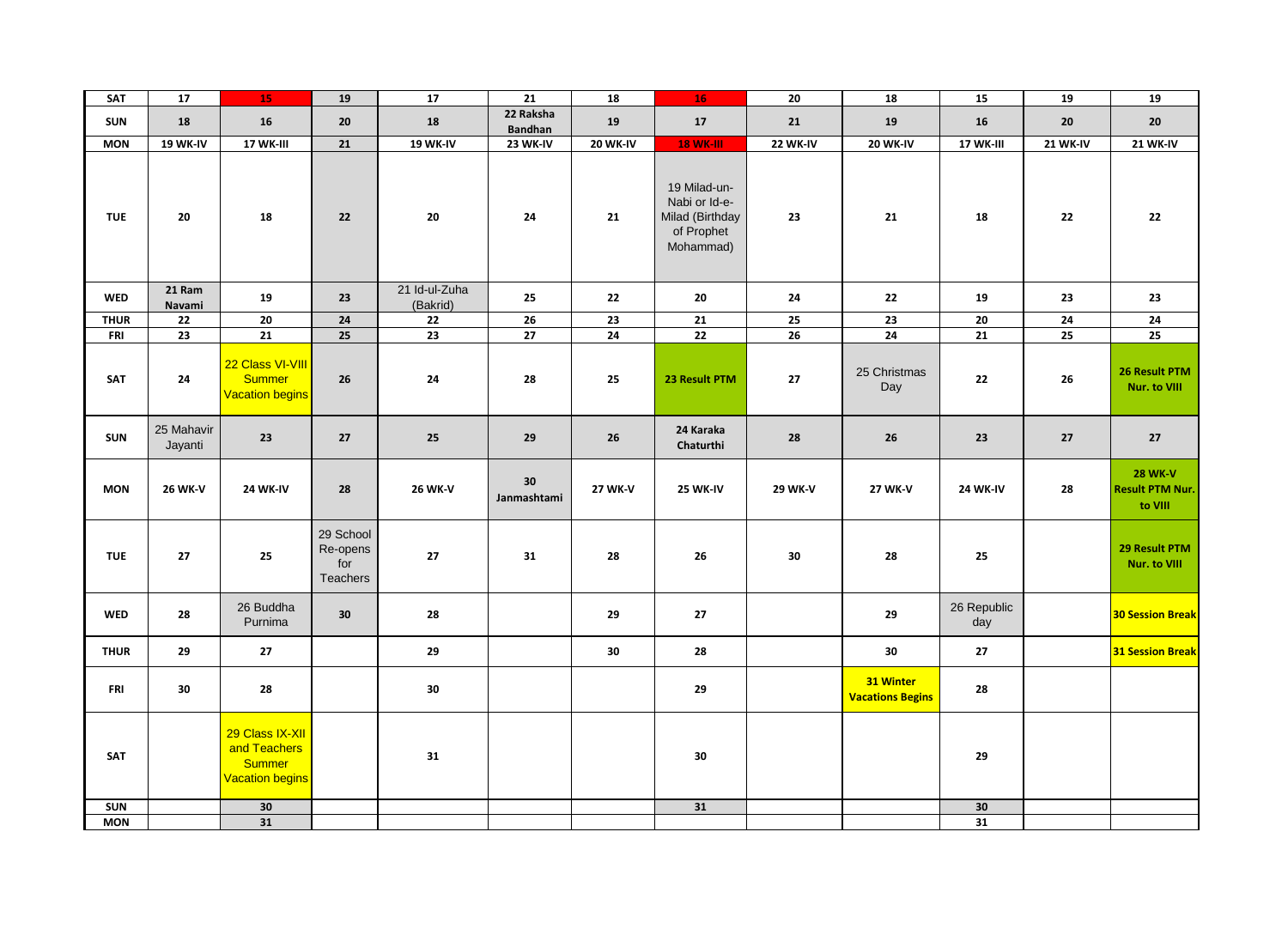| Working<br>Days                                                         | 23                                                         | 20                                                                                      | $\mathbf{0}$ | 25 | 23                                           | 25                                                                            | 19                                                                                 | 20                                                                 | 24                                                                                                                          | 18                                                                                       | 23                               | 21                                                      |
|-------------------------------------------------------------------------|------------------------------------------------------------|-----------------------------------------------------------------------------------------|--------------|----|----------------------------------------------|-------------------------------------------------------------------------------|------------------------------------------------------------------------------------|--------------------------------------------------------------------|-----------------------------------------------------------------------------------------------------------------------------|------------------------------------------------------------------------------------------|----------------------------------|---------------------------------------------------------|
| <b>Remarks</b><br><b>Total</b><br><b>Working</b><br>Days for<br>School: | Session<br>begins &<br>Orientation<br>for Parents<br>21st; | <b>PT-I for Class:</b><br>III-V: 3rd to 13th;<br>VI-VIII: 3rd to<br>IX, X & XII: 3rd to |              |    | <b>PT-I Class XI</b><br>from 23rd to<br>31st | <b>Half Yearly</b><br>Exam III-VIII &<br><b>PT-II for IX (8th</b><br>$24th$ ) | <b>Pre-Board I Exam</b><br>X/XII & Half<br><b>Yearly Exam for</b><br>XI (4th-23th) | Syllabus<br>completion &<br><b>Revision for</b><br>Classes X & XII | PT-II for Class III-<br>VIII, XI &<br>PT-III for IX from<br>2nd to 10th<br><b>Common Pre-</b><br>Board X & XII: 6th<br>30th | <b>Last Date to</b><br>declare<br><b>Common Pre-</b><br><b>Board Result:</b><br>15th Jan | Final Exam IX &<br>XI (7th-19th) | <b>Result PTM:</b><br>IX & X: 5th<br>Nur. to VIII: 26th |
| 241                                                                     |                                                            | 25th                                                                                    |              |    |                                              |                                                                               | <b>Result PTM: III to</b><br>VIII, IX & XI                                         | Pre-Board I & Half<br><b>Yearly Exam XI</b><br><b>Result PTM</b>   | <b>Winter Break</b><br>(Students):<br>VI-XII: 31 Dec. to 9<br>Jan                                                           |                                                                                          |                                  | Final Exam III-VIII (21th Feb-11th<br>March)            |

| <b>List of Gazetted Holidays</b> |  |
|----------------------------------|--|
|                                  |  |

| S. No.         | Holiday                                                                     | Date       | Day       |
|----------------|-----------------------------------------------------------------------------|------------|-----------|
| 1              | Good Friday                                                                 | 01-04-2021 | Friday    |
| $\overline{2}$ | Mahavir Jaya                                                                | 25-04-2021 | Sunday    |
| 3              | Id-ul- Fitr                                                                 | 14-05-2021 | Friday    |
| 4              | <b>Buddha Purn</b>                                                          | 26-05-2021 | Wednesday |
| 5              | Id-ul-Zuha (B                                                               | 21-07-2021 | Wednesday |
| 6              | Independenc                                                                 | 15-08-2021 | Sunday    |
| 7              | Muharram                                                                    | 19-08-2021 | Thursday  |
| 8              | Mahatma Ga                                                                  | 02-10-2021 | Saturday  |
| 9              | Dussehra                                                                    | 15-10-2021 | Friday    |
| 10             | Milad-un-<br>Nabi or Id-e-<br>Milad<br>(Birthday of<br>Prophet<br>Mohammad) | 19-10-2021 | Tuesday   |
| 11             | <b>Diwali</b>                                                               | 04-11-2021 | Thursday  |
| 12             | Guru Nanak's                                                                | 19-11-2021 | Friday    |
| 13             | Christmas Da                                                                | 25-12-2021 | Saturday  |
| 14             | Republic Day                                                                | 26-01-2022 | Wednesday |
| 15             | Holi                                                                        | 18-03-2022 | Friday    |